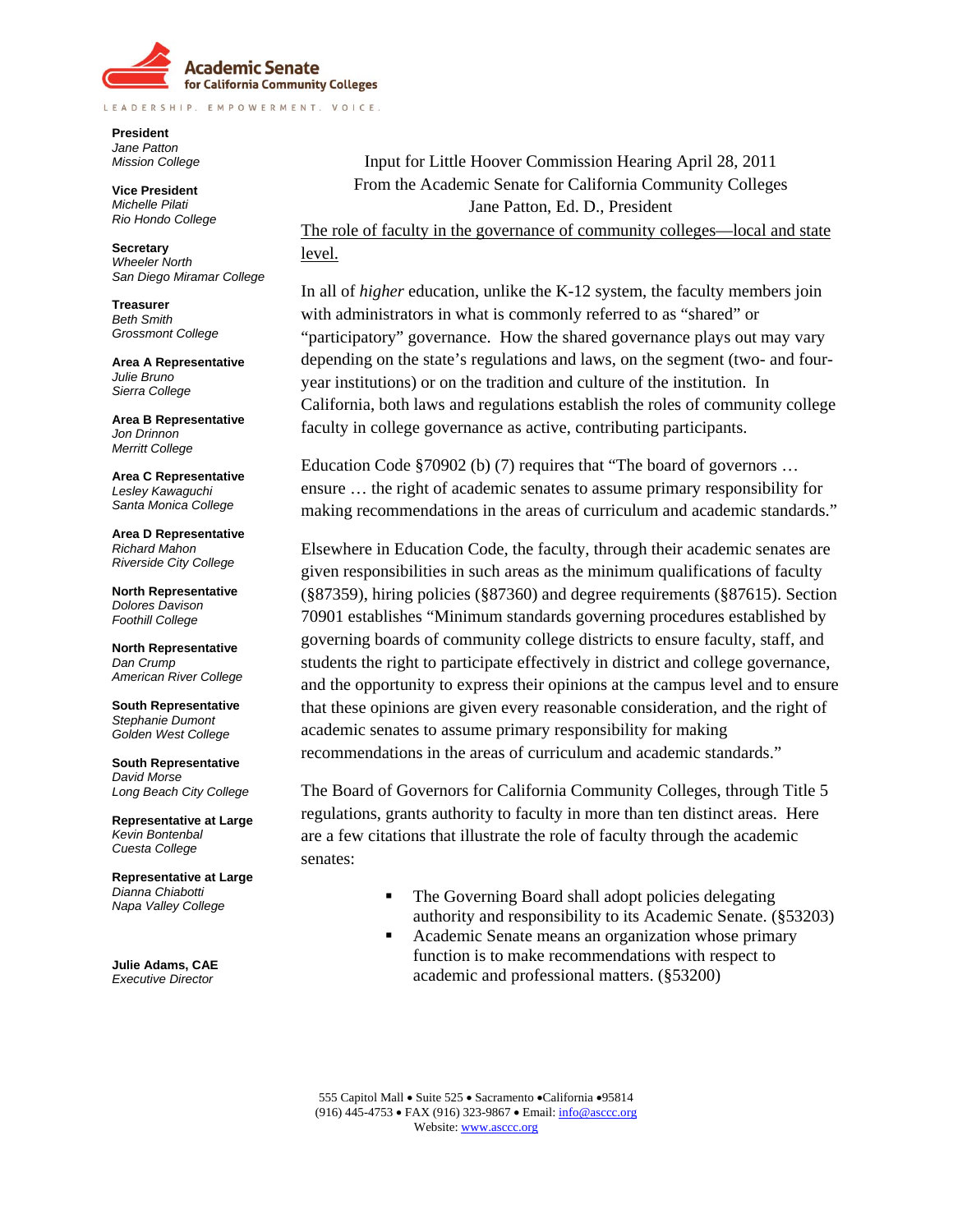Little Hoover Commission Page Two

- Section 53200 lists the specific areas
	- o Curriculum, including establishing prerequisites
	- o Degree & Certificate Requirements
	- o Grading Policies
	- o Educational Program Development
	- o Standards & Polices regarding Student Preparation and Success
	- o College governance structures, as related to faculty roles
	- o Faculty roles & involvement in accreditation process
	- o Policies for faculty professional development activities
	- o Processes for program review
	- o Processes for institutional planning & budget development
	- o Other academic and professional matters as mutually agreed upon
- Section 53200 states: District Governing Board is required to consult collegially with the Academic Senate and develop policies on academic and professional matters through either or both:
	- o Rely primarily upon the advice and judgment of the Academic Senate
	- o Reach mutual agreement with the Academic Senate by written resolution, regulation, or policy

Local community college districts develop Board Policies which spell out the local agreements between the Board and the academic senate regarding governance responsibilities.

There are many examples of faculty exercising their responsibilities in the areas above. Here are just a few:

- Faculty develop new curriculum in all disciplines and recommend approval by the local board. They oversee all curriculum development and renewal through their curriculum committees, which are under the academic senate.
- **Faculty revise graduation requirements, such as requiring an ethnic studies or diversity** course for graduation. At the state level, the Academic Senate recommended that the Board of Governors modify the state level graduation requirements such that in 2009, all graduating students had to complete freshman composition (e.g., English 1A) and Intermediate Algebra.
- Faculty play an integral role in program review, accreditation self studies, program initiation and discontinuance.

All colleges have participatory governance committees such as a college council where faculty and administrators participate jointly in the decisions of college. The academic senate is an organization distinct from the union or faculty bargaining association. Senates focus only on academic and professional matters and not on issues related to bargaining. All community colleges in California have an academic senate and nearly all have a union or bargaining association.

In addition to the fact that faculty work in their academic senates on myriad academic matters and that faculty participate and often lead college-wide governance groups, many colleges have faculty serving as department or division chairs. These individuals retain faculty status and are often reassigned from some of their teaching responsibilities to lead operations of their department or division. These faculty chairs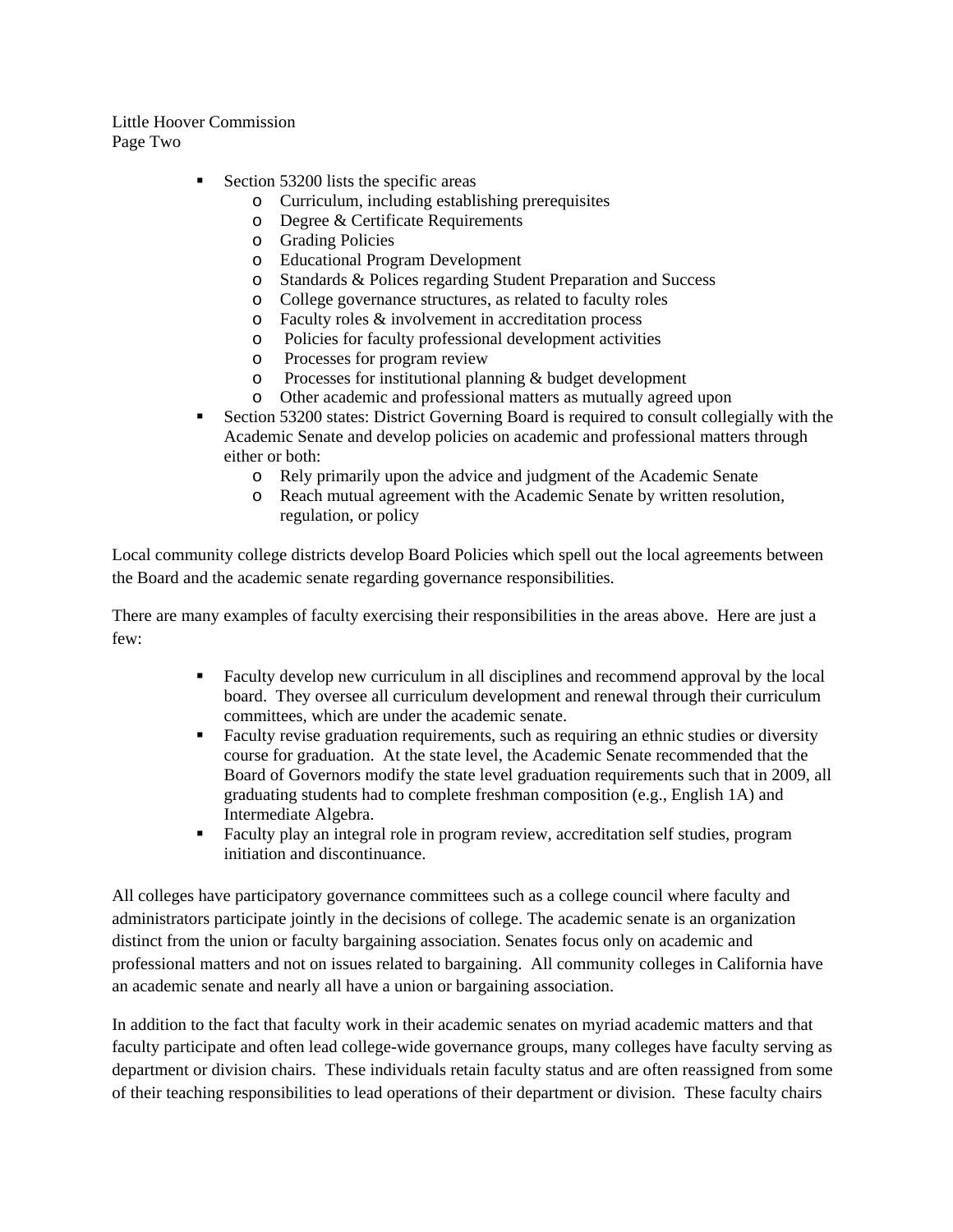Little Hoover Commission Page Three

work alongside deans and vice presidents, providing the essential instructional perspective to management decisions.

At the state level, the Academic Senate for California Community Colleges (ASCCC) is led by a 14 member Executive Committee elected by senate representatives from each of the colleges. Their responsibilities are to represent the faculty voice on academic and professional matters at the state level, including the Consultation Council, which provides advice to the Chancellor and the Board of Governors and an array of advisory groups and initiatives. Examples of some initiatives led by the ASCCC:

- The implementation of the curricular changes mandated in SB 1440 to develop new associate degrees for transfer to CSU.
- The recommendation to improve the determination of course prerequisites, endorsed by the Board of Governors in March.
- The Intersegmental Committee of Academic Senates (ICAS) which brings together the faculty senate leadership from the UC, CSU and the CCCs to oversee such academic matters as IGETC, the Intersegmental General Education Transfer Curriculum.

The roles of faculty via the academic senates in the 112 California Community Colleges are well established in Education Code, Title 5 regulations and local policies. A passage from a book about college administration summarizes the overall role of faculty well:

The teacher in an institution of higher learning is an officer of the corporation. . . and not an employee or hired person in the usual sense. To misconceive the basic nature and role of the college or university faculty member threatens the whole concept and function of the higher learning. . . . The college or university is fundamentally different from business, military or governmental organizations. In a college or university, the faculty members are responsible members of a self-governing community whose relative autonomy is crucial to the nature and process of the higher learning. This point is extremely complex and very difficult to make clear, yet on its acceptance may hang the welfare and perhaps even the survival of institutions of higher learning....the individual faculty member is a self respecting officer of the organization who after proper evaluation by senior members of the community becomes a permanent part of the organization. (*Principles & Values for College & University Administrators*, by Pulias & Wilbur, 1984).

# How does the broad mission of CCCs affect classroom instruction? Benefits and challenges of open access? The state's policies on adult education.

The broad mission for California community colleges makes classroom instruction the most challenging type of teaching – and the most rewarding. Our students are diverse in every way – and we have to find ways to connect effectively with all types of students – students who vary in background, goals, preparation, commitment, etc. Beyond the classroom, the broad and varied missions create an environment where students can develop and find the path that best suits them. The developmental learner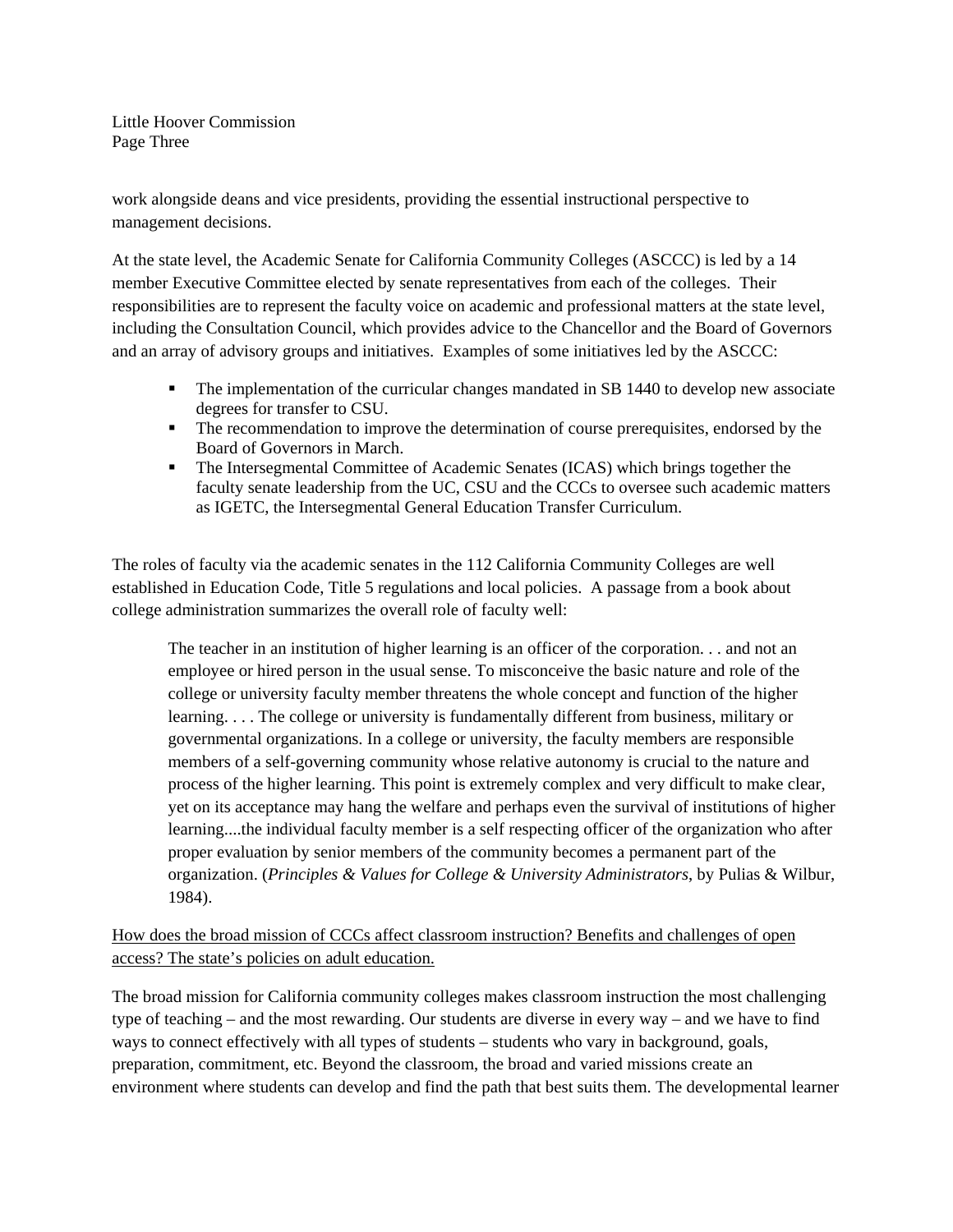Little Hoover Commission Page Four

can become a transfer-ready student, and the university-ready student can discover a career technical education (CTE) pathway that perhaps suits his/her interests and goals better than the educational course he/she originally had envisioned. A CTE student can further develop his/her job-related skills and/or prepare for study at a university. The structure of the community college brings all types of students to a college environment – where they can then get what they need – be that basic skills, job skills, or preparation for transfer. The California community college is an environment prepared to meet the needs of students of all ages and goals.

Community college faculty in California are not only accustomed to the diversity of our students, but are welcoming of the range of backgrounds, needs and abilities. Faculty are committed to the promise of the Master Plan for Higher Education which said that community colleges would serve all who can benefit. The benefits of open access far outweigh the challenges. Every other institution of postsecondary education is restrictive in admissions. Community colleges are the only opportunity for postsecondary education and a second chance for a large segment of society. While colleges always have and will continue to serve those who are already well prepared for college and economically advantaged, serving the rest of our community is an important part of our mission and one which not only benefits the individual but also the society.

The list is long of the success stories from students who say that going to community college changed their lives. Sometimes they only need a few courses to get a promotion at work. Sometimes if they come for one or two classes, they end up staying and earning a degree. The data that suggest that although  $X$ students enrolled but only a fraction earn a degree often provide incomplete information. Did each student who enrolled plan to earn a degree or transfer? Did the student take a few classes, then leave to start a family and return a couple years later? Did a student take a few classes then decide to go to another college to finish? Or, as is the case in urban areas, is the students simultaneously enrolled in more than one college and not completing at one college is counted as a failure? Because our students are not traditional, residential, full time students, they are more transient than university students. While we know that evidence is growing to suggest that students would do better to attend full time rather than part time and while finding ways to provide incentives for such behavior for many students is logical, it is important to realize the complex nature of community college students, who cannot be compared with the 18 year old attending a university full time. If the State of California is to meet the projected needs for an education citizenry, it is critical that that the educational pipeline be open at every entry point. Only community colleges can do that.

However, the problem of underprepared students arriving at colleges needing multiple years of remediation has grown, and faculty have seen the effects. They require support services such as counseling and tutoring; they require several semesters or years to catch up, and in the meantime many drop out. An additional effect we have seen is that because faculty have not been able to attach appropriate prerequisite courses to the transfer level courses (such as requiring completion of English 1A before taking a history course where a research paper is assigned), students have been enrolling in certain classes prematurely, lacking the needed knowledge and skills to succeed. They then drop out, repeat the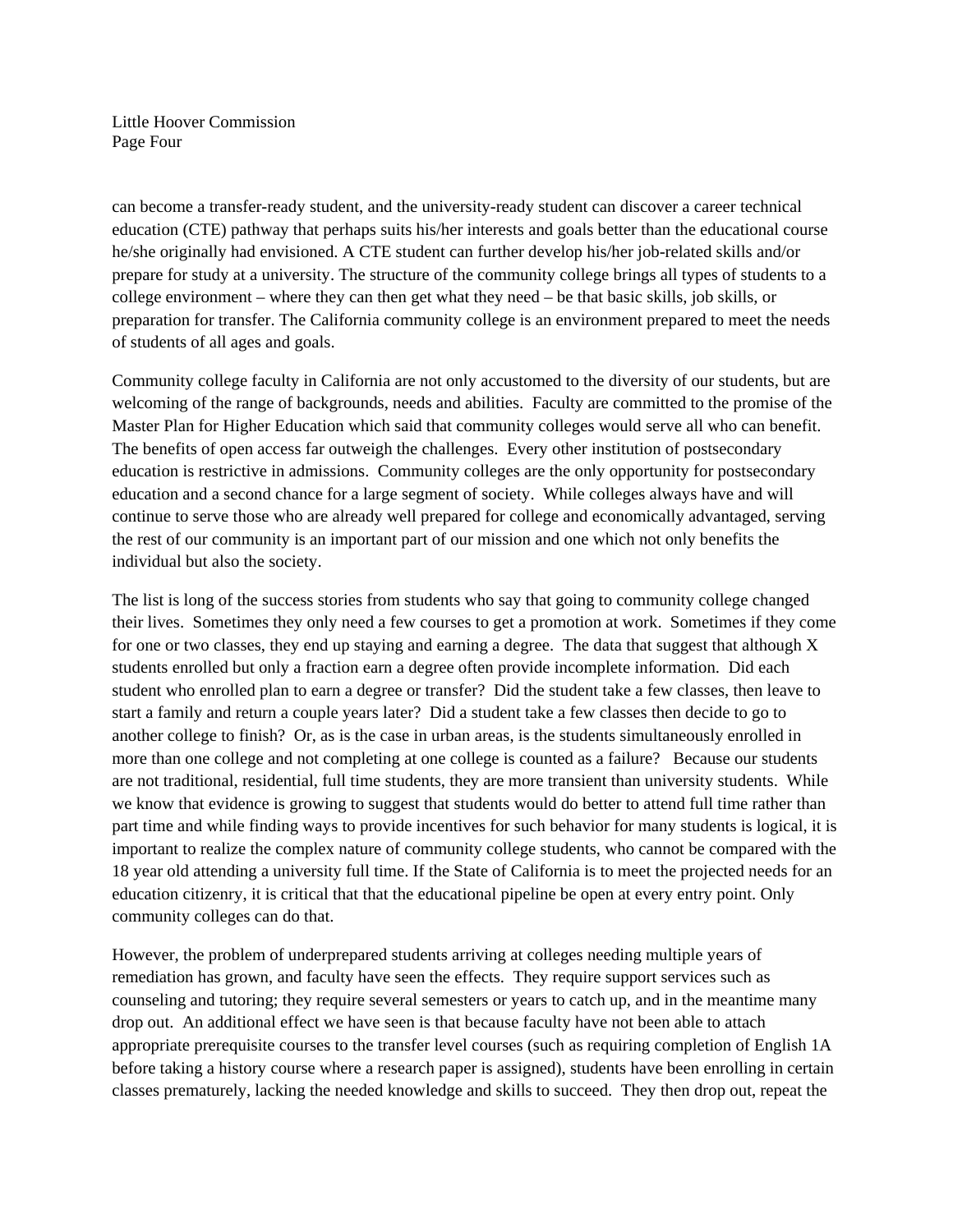Little Hoover Commission Page Five

class or fail. All of these behaviors are bad for the student, the college and the state. Fortunately, the Academic Senate for California Community Colleges recently succeeded in convincing the Board of Governors to modify the requirements for applying prerequisites, and it is our hope that students will be given a better signal about the preparation needed before enrolling in the most challenging courses. We will not see the effects of this change immediately, however.

The ability to serve adults of all ages is a strength in our system because the students can have a place to come to change careers or begin a career, for example after raising a child or serving in the military. The great range of abilities is a particular challenge, however, and there are discussions underway between the California Department of Education and the community colleges about the adult education function and where it should reside. Community colleges, if funded appropriately, can serve the range of adult needs very well, as evidenced in a number of successful programs in the state. Presently the local college districts have the option to coordinate with K-12 districts and determine who can best serve that population.

We believe it is vital to remember why the name of our colleges changed from "junior" to "community." It is because we serve our local communities and respond to their needs whether they need workers for a new industry or whether the large immigrant population needs to learn English. The function of "junior colleges" remains in our mission—to prepare students for universities. But we are much more than that.

### Does the system need more uniformity/centralization? What are current initiatives?

There are several state initiatives underway whose aim it is to centralize and coordinate the 72 community college districts. These will establish some level of "uniformity" in curriculum –and promise to identify and label commonalities, and simplify movement between CCCs and the CSUs. Efforts are also underway to centralize some functions of the institutions. However control needs to be at the local level to ensure responsiveness and sensitivity to local needs. We are community colleges – and, therefore, control must rest in the community.

The initiative getting the most attention today is the implementation of SB 1440. It was signed into law in September and requires each college to develop new 60-unit associate degrees designed to transfer to CSU, which will grant the student CSU admissions priority and guarantee upper division status as well as a promise to complete the baccalaureate degree with 60 additional units. The state Academic Senate determined that although the bill did not *require* coordination of efforts, the students (and state) would be better served with a coordinated response. As a result, the faculty from CSU and CCCs are developing "Transfer Model Curriculum" or TMC in each of the transfer majors. The TMC establishes a common structure for a community college transfer major and seeks to identify common community college coursework for a given transfer major – so that a student can prepare for multiple CSUs with a given course of study. After just a few months' work, four TMC are being used as the basis of new associate degrees and more than ten more are in the pipeline. Associate degrees aligned with the TMC will mean that students will have a clearer pathway and faculty will be assured about the level of preparation of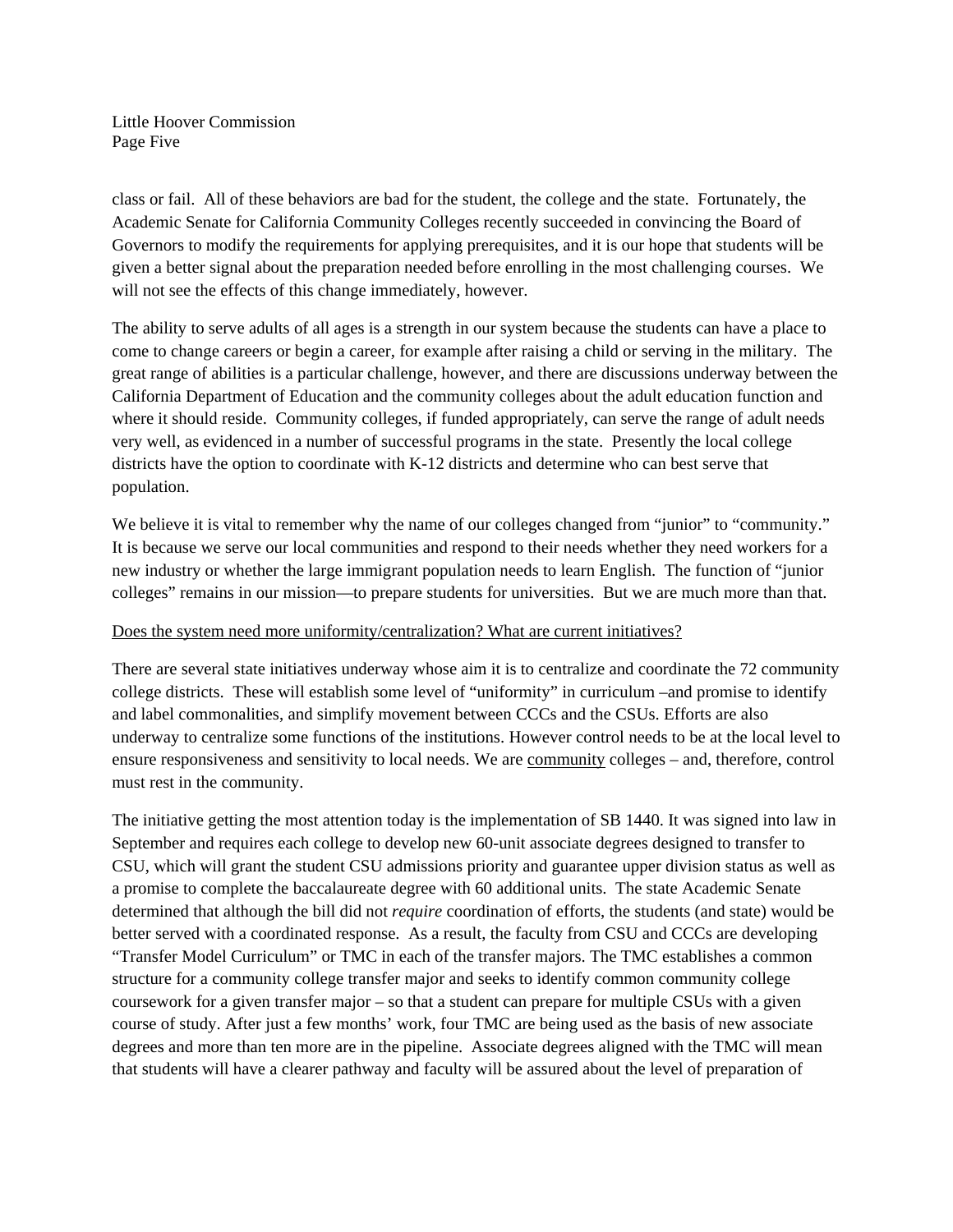Little Hoover Commission Page Six

transfer students. While it is not *required* that colleges follow the TMC, it appears that most are choosing to do so.

Several pieces of legislation over the years have called for "common course numbering" in higher education. Although it is evident after a cursory examination of the intricacies of curriculum that switching every course to using the same number is impossible, what can be done is to add a supra number to existing courses so that that supra number tells the student that completing a course at college X will be accepted in lieu of a course at college or university Y. Previous numbering systems (Course Articulation Number-CAN-System and CSU's Lower Division Transfer Pattern—LDTP) have been abandoned and a new system is currently in place: the Course Identification Numbering system or C-ID (www.c-id.net). The faculty from the three segments are implementing the new system, which is functioning as the foundation for implementing the new associate degrees for transfer. The heart of its success is the involvement and commitment of faculty to develop and implement the system.

Another effort under development is called CCC Assess, which is identifying assessment (for placement) instruments in mathematics, English, reading and English as a Second Language (ESL) for centralized delivery. Centralized delivery at the system level can offer a reduced cost to colleges and prevent students from having to re-take an assessment if they attend a second college. While colleges will not be required to use these assessments, the financial advantages and benefits to students will be very attractive to colleges, incentivizing greater commonality in the assessment tests that they use.

In addition, efforts to improve data collection and transcript information are being developed through the Chancellor's Office.

In short, there are important and beneficial ways to coordinate and encourage uniformity. These systems above do that while providing appropriate local flexibility.

#### Benefits/challenges to having students enroll in a program of study?

The term "program of study" has been used various ways, and in order to respond to this question, one would have to distinguish between definitions.

The more generic use of the term would refer to a program with aligned curriculum and specific outcomes such as a certificate or degree. Colleges are accustomed to serving cohorts of students in a set number of programs or majors with uniform curriculum such as several health occupations and police or fire science but it is not common for there to be programs of study outside occupational fields. However, the new associate degrees for transfer, if they carry the best admissions guarantees at CSU, likely will have the effect of channeling students into clearer pathways or programs. Many college students in their first year especially, take general education courses which are intended to give them a broad, general education but also serve to allow students to explore possible areas for a major.

There is growing evidence that students succeed better when they have more structure to their college studies and there are advantages to providing incentives to encourage colleges to provide more structure.